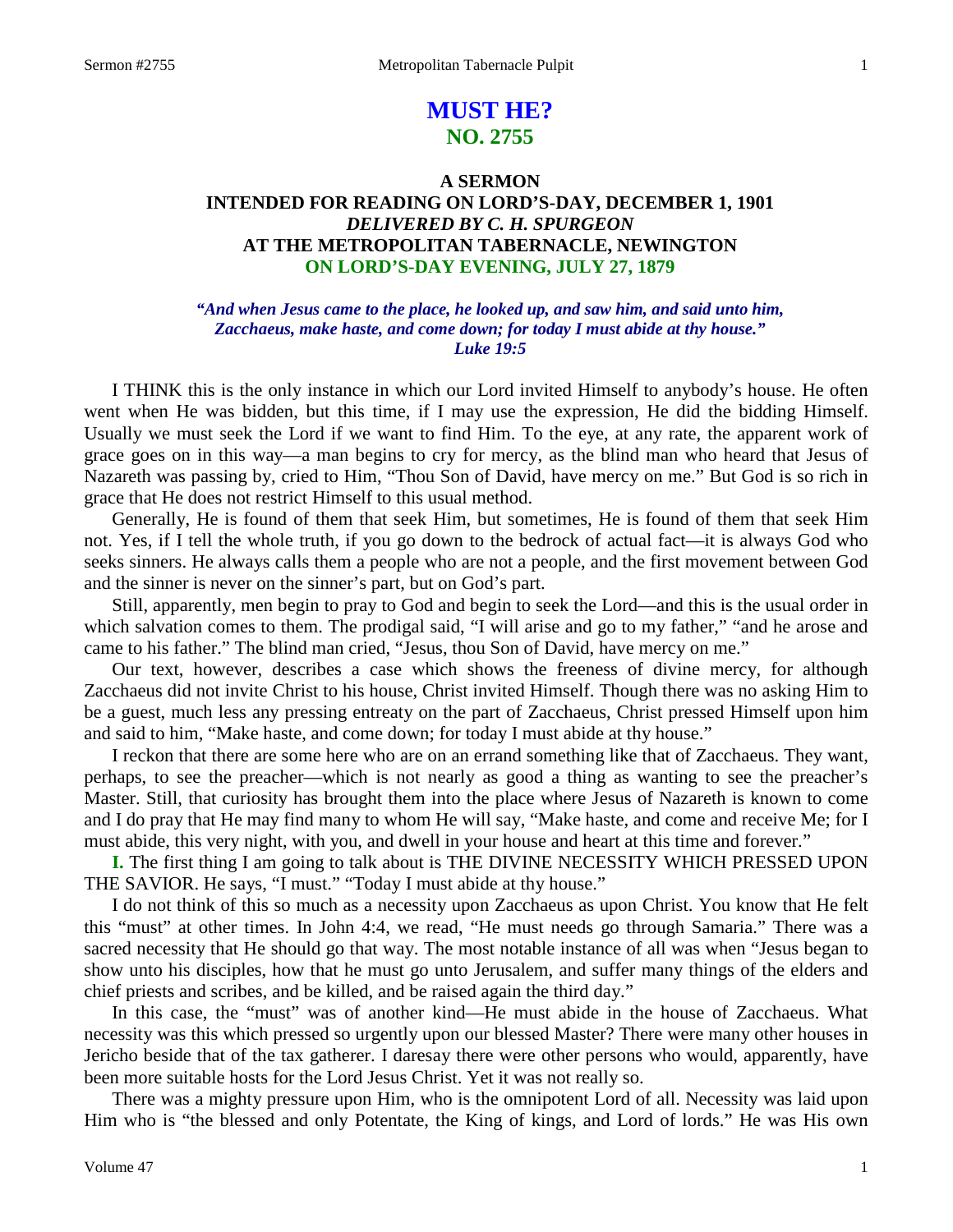Master, yet He must do something to which He was constrained by an urgent necessity—He must go and lodge that night nowhere else but at the house of Zacchaeus. What did this "must" mean?

I answer, first, it was *a necessity of love.* Our Lord Jesus wanted to bless somebody. He had seen Zacchaeus and He knew what his occupation was, and what his sin was, and He felt that He must bless him. As He looked at him, He felt as a mother does concerning her child when it is ill and she must nurse it. Or as you might feel concerning a starving man, whom you saw to be ready to expire with hunger, and you felt that you must feed him. Or as some men have felt when they have seen a fellow creature drowning, and they have plunged in to save him. They did not stop to think. They dared to do the brave deed without a thought, for they felt that they "must" do it.

The compulsions of charity, the necessities of benevolence—these urgent things laid violent hands upon them, so they must do it. Thus Jesus felt—only in a much higher sense—that He must bless Zacchaeus. He must go to his house, that He might enter his heart, to abide there, and to make Zacchaeus holy and happy henceforth and forever.

And He is the same Christ, now, that He was then—He is not less loving, He is the same gracious Savior, and He feels the same necessity, the same hunger after souls, the same thirst of love to bless the sons of men, and I, therefore, hopefully expect that there will be, even in this place and I hope, in many other parts of the world, some of whom it will be true that the Lord Jesus Christ must come to their house and heart. So, this was a necessity arising out of our Savior's divine benevolence and love.

Next, I think it *was a necessity of His sovereignty.* "I must abide at thy house." Here were scribes, and Pharisees, and all sorts of people around Him who were saying, "He is a Prophet. He has opened a blind man's eyes and He must, therefore, as a Prophet, be entertained by some notable Pharisee. Some very respectable person must find Him a lodging tonight."

But our Lord Jesus Christ seems to say, "I cannot be bound. I will not be fettered. I must exert My own will. I must display My sovereignty, and though these people will all murmur, I cannot help that. Zacchaeus, I will come and stay with you, just to show them that I will have mercy on whom I will have mercy, and I will have compassion on whom I will have compassion."

You see, this man was in bad odor—we are not very fond of tax gatherers here, but in the East, they like them still less than we do. And among the Jews, a tax gatherer, if he was himself a Jew, who came to collect an obnoxious impost by a foreign power upon a people who thought that they were the people of God, and ought to be free, was a man who was intensely hated for having stooped to become one of the farmers of taxes. And if he was the head-farmer, the chief contractor of customs, as Zacchaeus was, he had a very bad name indeed.

People did not cultivate his acquaintance. They seldom dropped in to tea at his house and as a general rule, they fought very shy of him. When they mentioned sinners, they always reckoned that Zacchaeus, who had made a fine thing out of the business they specially loathed, and was reputed to be very rich, was one of the very worst—nobody thought much of him. I think, too, that he had been excommunicated by a law of the Sanhedrin, for the publicans were generally regarded as excommunicated persons—shut out, certainly, from the society of more respectable people.

Besides, to my mind, Zacchaeus was an eccentric sort of person. That running of his was a very strange action for such a man. Wealthy men, even though they happen to be short of stature, do not generally take to running through the streets and climbing trees. I should think Zacchaeus was the sort of man who kept himself to himself, and who, when he meant to do a thing, would do it—and if it was to climb a tree, as a boy might—he did not mind that, for he had got beyond caring for public opinion. He was an oddity—he may have been a very good sort of fellow in some respects, but it is quite clear that he was an odd sort of person.

So our Lord Jesus Christ seemed to say, "I will show these people that when I save men, it is not because they stand well in society, or because they enjoy an excellent repute, or because there are some beautiful points in their character. I will save this odd man, this Zacchaeus, this despised tax gatherer. I must have him—he is just the sort of man in whom I can best display the sovereignty of My grace."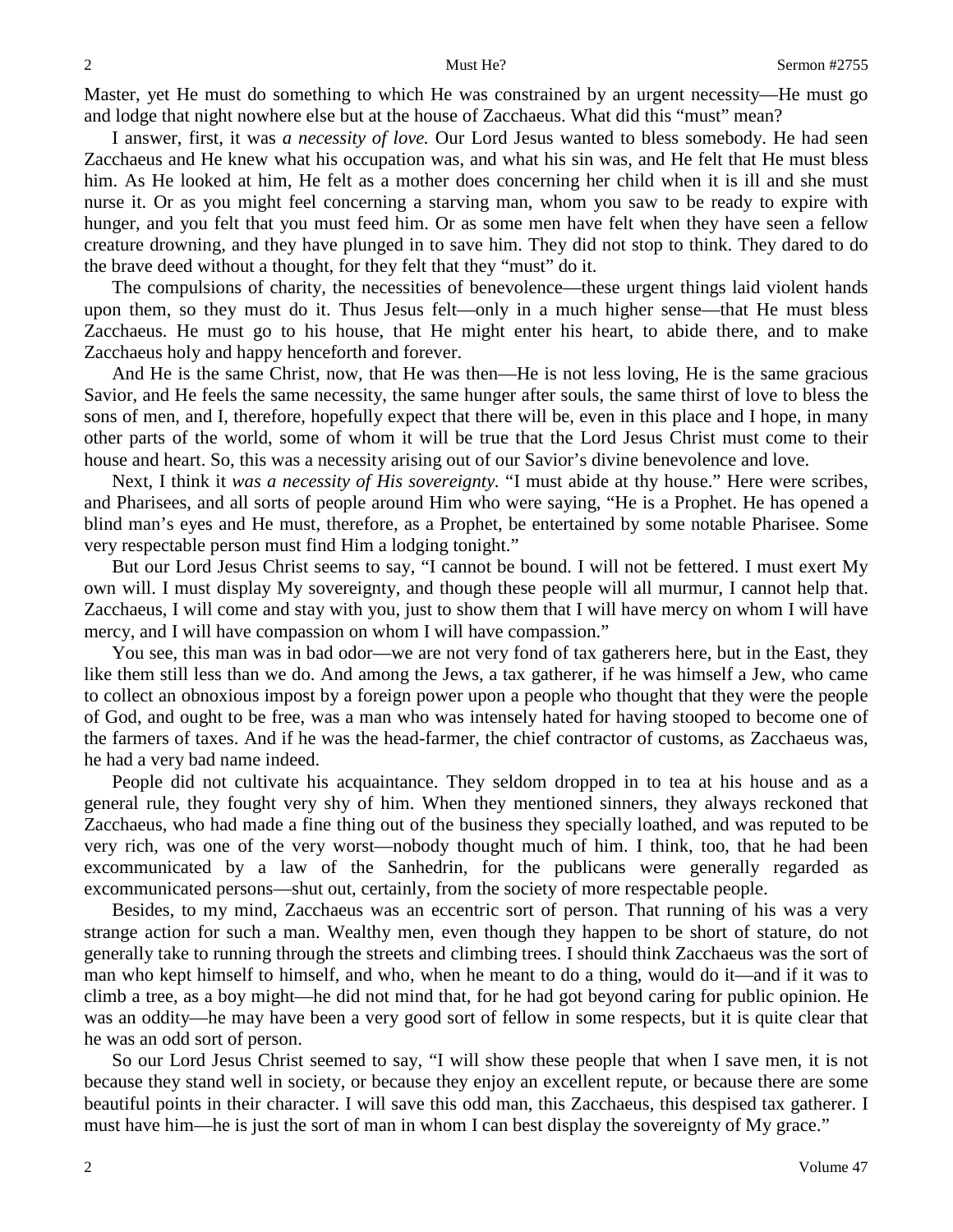house."

To this day, men cannot bear that doctrine. Free will suits them very well, but free grace does not. They would not let Christ choose His own wife—I say it with the utmost reverence. I mean they would not let Him have the choice of His own bride, His church, but say that must be left to the will of men. But Christ will have His way, whatever they may say. He has a sacred determination in His blessed heart, that He will do as He pleases, and so, for that reason, He says to Zacchaeus, "I *must* abide at thy

Our Lord Jesus was also under another necessity, *He wanted someone in whom He could display the great power of His grace.* He needed a sinner, to begin with. That was to be the raw material out of which He was going to make a saint, and a saint of a very special character. Is there a Christian in this place who comes up to the standard of Zacchaeus after he was converted? I do not wish to be censorious, but I doubt if there is one. Is there anybody here who gives away half his income to the poor? I think that was going a long way in grace in the matter of almsgiving. And then remember that he was but a babe in grace when he did that—so what he did when he grew older, I do not know. But the first day he was born to Christ, he was a saint of that kind. So what kind of a saint he grew to be, byand-by, I can scarcely imagine.

Lord, out of what material did You make such a generous soul as this? Why, out of a grasping, grinding tax gatherer, who sought to grab all he could lay his hands on! The mighty grace of God, better than a magic wand, opened his closed heart and made it gush forth like a fountain flowing in a thousand generous streams. Jesus seems to say, "I must have Zacchaeus so that the men of the world may see what I can make out of the most unlikely material—how I can take coarse pebbles from the brook and transmute them into diamonds. How I can bedeck my crown with jewels of the first water, which were originally but as the common stones of the street."

I wonder whether there is anybody here who feels that he has not anything at all in him that is any good whatever? If so, the Lord could say, "I will make something of that man that will cause all who know him to marvel. I will make his wife wonder what has changed him. I will make all his children say, 'What has come over Father?' I will make the whole parish say, 'What a miracle! What a miracle!'" This was the kind of "must" that was laid upon our Savior and I hope such a "must" is laid upon Him now.

There was one more "must" upon Him, namely, He must abide in the house of Zacchaeus *because*  Zacchaeus was to be His host at Jericho. Even the Savior must be lodged somewhere, and in most places, His Father had appointed some gracious spirit to entertain Him—and Zacchaeus was to be His host that day. And if He ever came that way again, I feel certain that He would go to His old quarters.

Blessed be my Master's dear name, He still has some hosts left where the guest chamber is always ready for Him! In every town, and village, and hamlet, there is some house where there is a prophet's chamber, and if you were to ask, "Is there anybody here who will entertain the Lord Jesus Christ?" you would soon find people who would be glad to have His company. Perhaps there is a large upper room, furnished and prepared, where they might break bread together. Or a little room where two or three might meet with Jesus—a place that never seems so bright as when there are a few praying people met together in it. The Lord must be entertained in this world and Zacchaeus was to be the man to entertain Him in Jericho.

Who is the one here now who will take Jesus in? A stranger from the country, perhaps? There is no preaching place in your village, the Gospel is not often proclaimed within miles of the place where you live, and few people go to hear it when it is preached. That is all the more reason why Jesus must come to your house, for He means to have your best room, or that old shed of yours, or that big barn, that the Gospel may be preached there.

There is a divine necessity laid upon Him to have your heart for Himself, so that He may come and dwell with you, and make your house His headquarters, whence His disciples may go forth to attack the enemy where you live and that all in your region may know that the true Salvation Army has come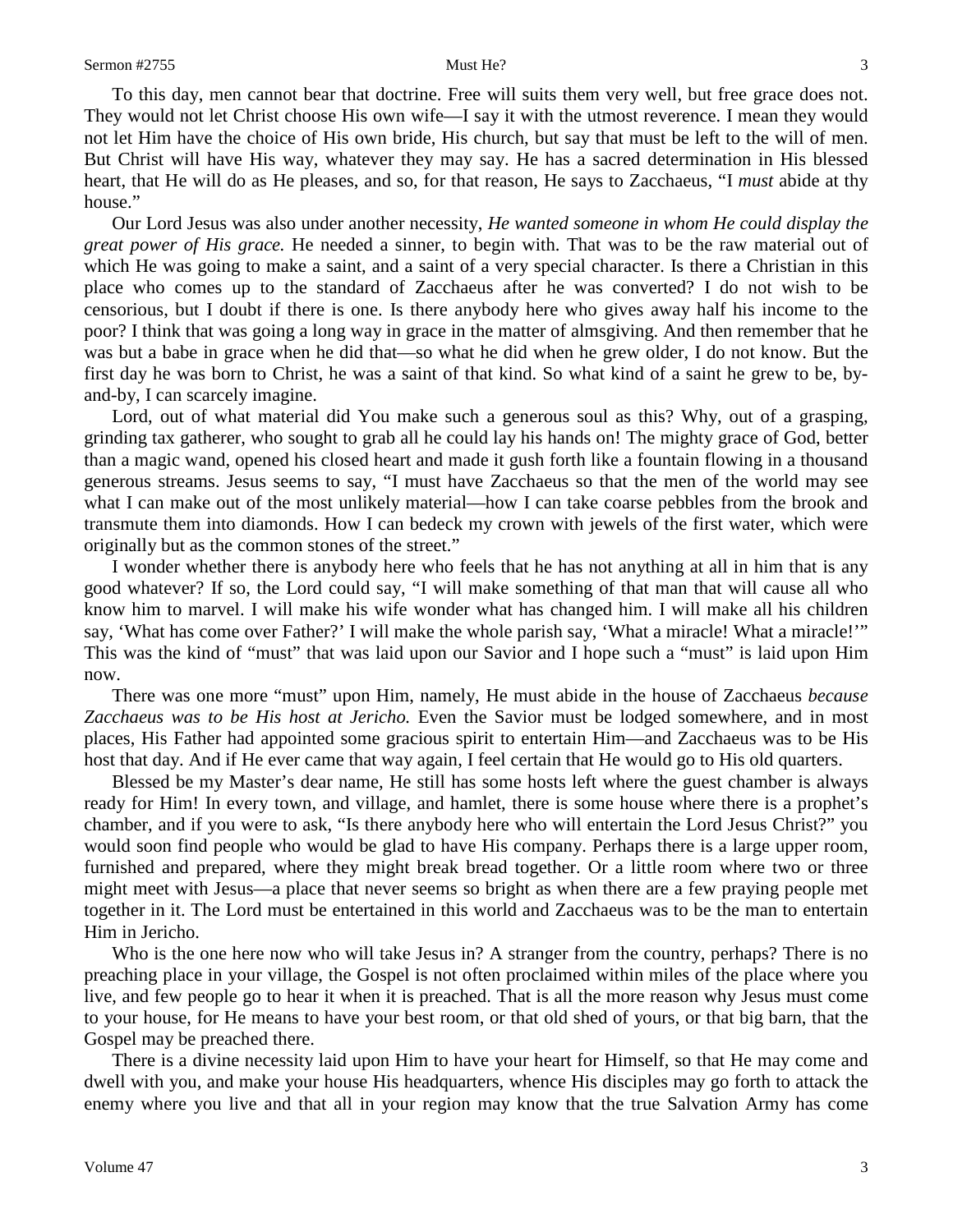there, and that the Captain of our salvation has Himself come to make His abode in your house and your heart.

There is plenty of room for enlargement upon this point, but we must go on to the next one.

**II.** So, secondly, LET US INQUIRE WHETHER THERE IS SUCH A NECESSITY IN REFERENCE TO OURSELVES.

Has the Lord Jesus Christ any necessity to come and stay at your house, to come and abide in your heart? I can answer that question best by putting to you a few enquiries.

First, *are you willing to receive Christ at once*? Then, there is a necessity laid upon Him to come to you, for He never sent the will into a man without also sending His grace with the will. Indeed, the willingness to receive Him is the proof of the working of His grace. Do you long and sigh that Christ might be yours? Then you shall surely have Him. Are you earnestly anxious to be reconciled to God by Jesus Christ? Then you may have that great blessing at once. Are you thirsting after righteousness? Then you shall be filled, for what saith the Scripture? "Let him that is athirst come." And lest anybody should say, "Oh! but there is some preparation implied in that word thirst, and I am afraid that I do not thirst enough." What does the Scripture further say? "And whosoever will—whosoever will—let him take the water of life freely."

Next, *will you heartily receive Jesus*? Zacchaeus "received him joyfully" and if you will do the same, then He must abide at thy house. I think I hear somebody say, "Receive Him joyfully? Ah! that I would if He would but come to me. I would give all I have to have Christ as my Savior, to have the new life implanted within me, and to have Jesus dwelling in my heart. I would be willing to live, or willing be die, if I might but have Him as mine."

So you will receive Him joyfully, will you? Ah, then! He is bound to come to you. When the door of your heart is opened, Jesus will not be long before He enters. He will stand and knock even at a closed door—therefore I am sure that He will enter an open one. It is written of Lydia, "whose heart the Lord opened," and her heart was not long open before the Lord entered it. And if yours is open to Christ, that is a proof that you are one of those in whom He must abide at this time.

Let me ask you another question. *Will you receive Christ, whatever the murmurers may say*? Suppose He comes to you, they begin to murmur, as they did when He went to be the guest of Zacchaeus. I do not know where you live, but those around you will be sure to find fault both with you and with your Lord, too. "They all murmured, saying that he was gone to be guest with a man that is a sinner." So, you see, they were murmuring at Zacchaeus as well as at Christ, and you will have the same sort of treatment when you receive Christ.

Those who used to say, "You are a fine fellow," when they find that you have become a Christian, will call you a mean-spirited wretch. As long as you give them something to drink, they will say what a jolly dog you are, but as soon as ever you have done with their ways, you will be literally like a dog to them, and they will have nothing for you but kicks and curses.

In more respectable society you know how they give a Christian the cold shoulder. Nothing is actually said, but there is a very clear intimation that your absence is preferred to your company when you once become a Christian. Can you bear that? Can you dare that? Because if Christ comes to your house and heart, you must expect that He will bring His cross with Him. Are you willing to have Christ, cross and all, and to say, "Let the murmurers say what they will, and do what they will, my mind is made up, Christ for me, Christ for me. I cannot give Him up"?

Further, will you receive *Jesus Christ as your Lord*? Zacchaeus did so, for he said, "Behold*,* Lord." Now, are you willing to give up all to Christ and to let Him be Lord over you? Are you willing to do what He bids you, as He bids you, when He bids you, and simply because He bids you? For, verily, I say unto you, you cannot have Christ for your Savior unless you also have Him as your Lord. He must rule over us as well as forgive us. As one of our poets says—

*"Yet know, nor of the terms complain,*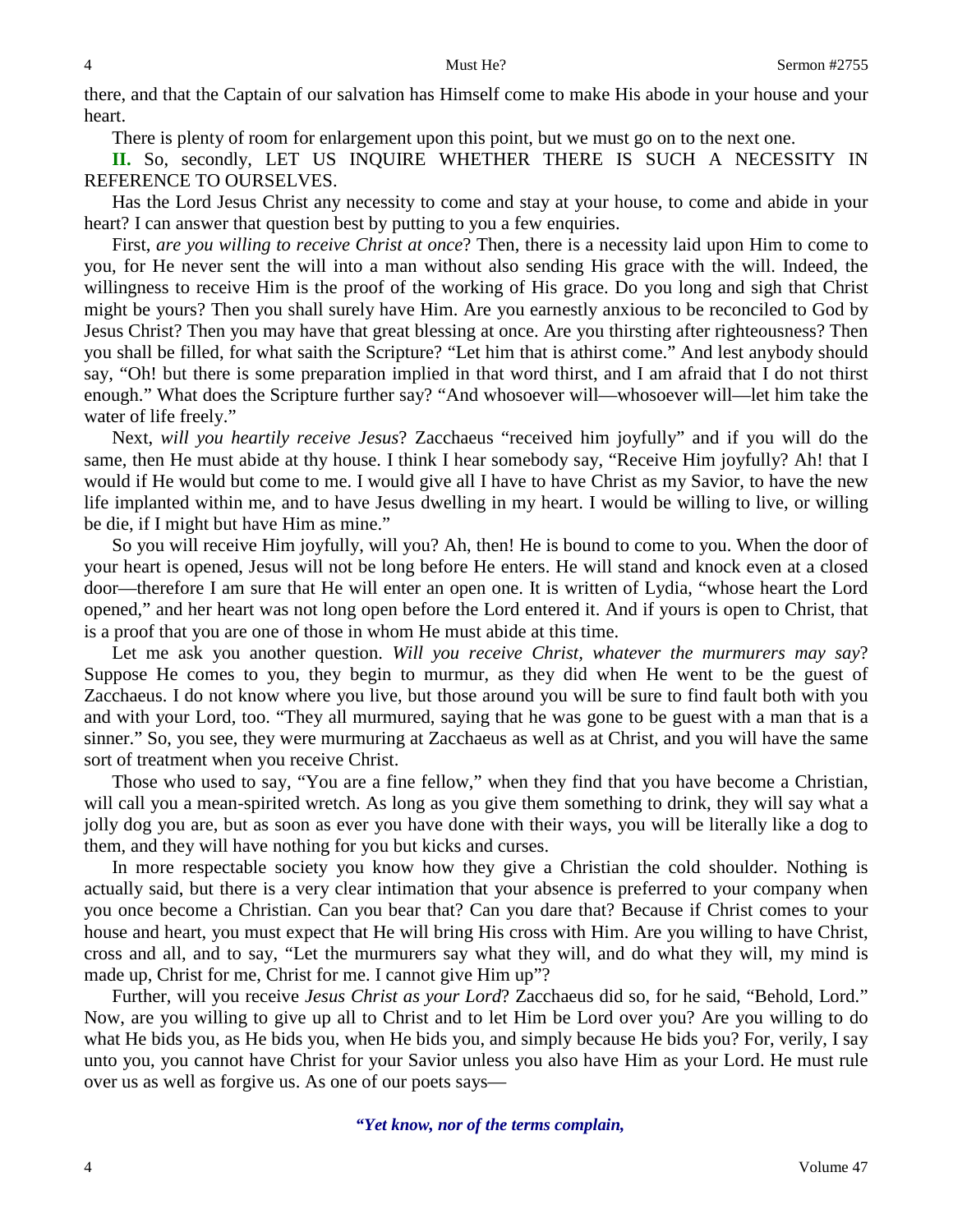*Where Jesus comes, He comes to reign. To reign, and with no partial sway— Thoughts must be slain that disobey."*

Sins must be given up, evil practices must be forsaken, you must follow after holiness, and endeavor in all things to imitate your Savior who has left you an example that you should follow His steps. Are you ready for that? Because if you are, then Christ is ready to abide at your house and to dwell in your heart.

Once more, *will you be prepared to defend Him*? If Jesus comes to a house, it becomes the duty of the host to defend Him. So Zacchaeus, not in boasting, but as a kind of answer to the sneers of the murmurers, when they said that Christ had gone to dwell with a sinner, seemed to say, "But I am no longer a sinner, as I used to be. If I have wronged anybody, I will restore it fourfold and henceforth, the half of my income shall be given in alms to the poor." That was the best defense he could give and Christ must be defended by the changed lives of His disciples.

You must live so that when men attempt to attack the Savior, they may be compelled to say, "Well, after all, that man is the better for being a Christian." Your children may rail at religion, but they will be compelled to say, "We could speak against Christ and Christians generally, but when we think of how our mother lived and how she died, our tongues are silenced. Then, there is our old nurse, who feared the Lord—many a joke did we crack about her religion, but ah! there was something about her that was so heavenly that we were obliged to believe in the reality of it whether we would or not."

Yes, dear friends, if the Lord Jesus Christ should come to your house, you must say, "It shall be my heart's ambition, as long as I live, to defend His cause by the holiness of the character which I trust His Holy Spirit will work in me." If this is the case with any of you, then He must abide at your house tonight. God grant that He may do so!

**III.** Now I must close by reminding you of WHAT WILL HAPPEN IF CHRIST COMES TO ABIDE IN YOUR HOUSE.

First, *you must be ready to meet objections at home.* You who say that you are willing to receive my Master, are you quite sure that you know what that reception involves? Christ says that He wishes to abide at your house, and that He must do so, and you say, "Yes, my Lord, I gladly welcome You to my heart and my home."

But stay a moment, my friend. Have you asked your wife about that matter? You know that you must not bring home strangers—she will be down upon you if you do. Have you counted the cost of your decision? And my good woman, you say, "I want to bring Christ home with me." Have you asked your husband about it? Sometimes a dear child says, "Jesus Christ shall abide with me," but what will Father say? For, alas, often, the father is at enmity against God. If that is the case in your home, are you prepared to endure persecution for Christ's sake? Our Lord Himself said, "A man's foes shall be they of his own household," and it is often so.

David said to Jonathan, "What if thy father answer thee roughly?" Suppose that is your experience can you keep true to Christ under such circumstances? Can you say, "I love my wife. I love my child. I love my father, but I love Jesus more than all of them, and I must have Christ in my heart, and in my house, even if it brings war there"? Ah! then, He will come to your house if that be your resolve. But if not, He will not come to take the second place. He will not come there if you turn coward at the first jest that is made against you, or the first hard thing that is spoken against your Lord. But He will come to your house if, despite all rebuffs and rebukes, you are determined that He shall make His abode with you.

But next, i*s your house fit for Him to enter and abide there*? I know some houses where my Lord could not lodge for a single night. The table, the talk, the whole surroundings would be so uncongenial to Him. Are you prepared, then, to put away everything that would displease Him and to have your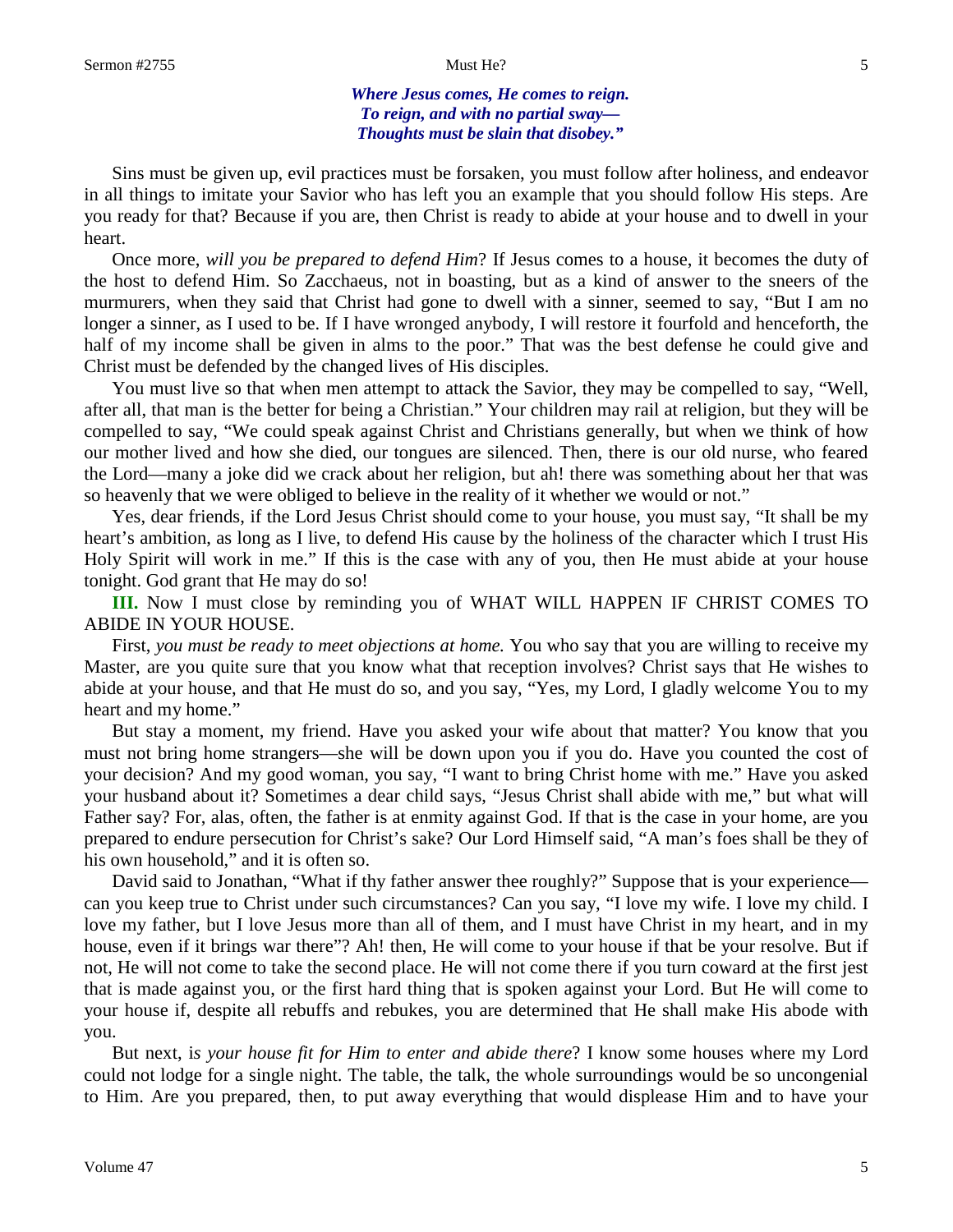house cleansed of all that is evil? You cannot expect the Lord Jesus to come into your house if you invite the devil to come, too.

Christ would not remain in the same heaven with the devil—as soon as Satan sinned, He hurled him out of the holy place. He could not endure to have a sinful spirit, the spirit of evil, there, and He will not come and live in your house if you make provision for the lusts of the flesh, the lust of the eyes, and the pride of life, and all those evil things that He abhors. Are you prepared, by His grace, to make a clean sweep of these things? He will not come to you on any other terms.

Further, *we must admit none who would grieve our Guest.* It is hard to lodge with some people because their children are so badly behaved. My Lord loves not to dwell in families where Eli is at the head of the household, and where the children and young people live as they like. If He comes to your house, He will want you to be like Abraham, of whom He said, "I know him, that he will command his children and his household after him, and they shall keep the way of the LORD."

If He comes to your house, you must ask Him to come in the same way that He came to the house of the jailor at Philippi. How was that? I have often heard half of that passage quoted without the context— "Sirs, what must I do to be saved? And they said, Believe on the Lord Jesus Christ, and thou shalt be saved, *and thy house."* Many leave out those last three words, "*and thy house*." But what a mercy it is when all in the house, as well as the head of the family, have faith in the Lord Jesus Christ! Do you not wish that it may be so in your house? Do you not ardently desire it? I trust that you do.

Once more, *when the Lord Jesus Christ comes into your house, you must entertain Him.* He needs no riches at your hands, yet He wants the best that you have. What is the best that you have? Why, your heart, your soul! Give Him your heart, give Him your life, give Him your very self. If you had to entertain the Queen—if she had promised to come and spend an evening with you—I will warrant that you would be fidgeting and worrying for weeks about what you should get for such an occasion. And if you have but little means, you would try to get the very best that you could.

I frequently used to go and preach in a country place, where I stayed at a farm—and the dear old man who lived there used to have about a hundred pounds of beef, at the very least, on his table. And when, year after year, I noticed such enormous joints, I said to him, one day, "You must have a very curious idea of my appetite—it is not possible that I should ever get through these masses of meat that you put on your table." "Oh," he replied, "we get through it all very easily after you are gone, for there are plenty of poor people, and plenty of farm laborers round about, and they soon clear it up."

"But" I inquired, "why do you have so much when I come?" "Bless you, sir," he answered, "I would give you a piece as big as a house if I could get it—I would, indeed—just to show you how welcome you are at my home." I understood what he meant and appreciated his kindness, and in a far higher sense, let us all do as much as ever we possibly can to show the Lord Jesus how welcome He is to our heart and our home.

How welcome He ought always to be when He comes, as our blessed Savior, to put away our sin and change our nature, and honor us with His royal company, and keep and preserve us even to the end, that He may take us up, and our children, too, to dwell at His right hand forever! Oh, there ought to be grand entertainment for such a Guest as He is!

Where is the man who is going to ask Him home tonight? Here stands my Master and in His name I ask—who will take Him home tonight? With whom shall Jesus lodge tonight? "Oh!" says one, "if He would but come to me, I would be glad enough to welcome Him." He is glad enough to come, for He delights to be entertained in human hearts.

O you soldiers over there, with the red coats on—I am always glad to see you here—shall Jesus Christ abide with you tonight? And you others, in black coats, or in colored dresses, shall Jesus Christ abide with you tonight? You good friends who are up from the country, if you have not taken Christ into your hearts, will you not take Him in now? I cannot hear what you say, but He can, and if this is the reply, "God be merciful to me a sinner, and come and lodge with me tonight," it shall be done, and His shall be the praise.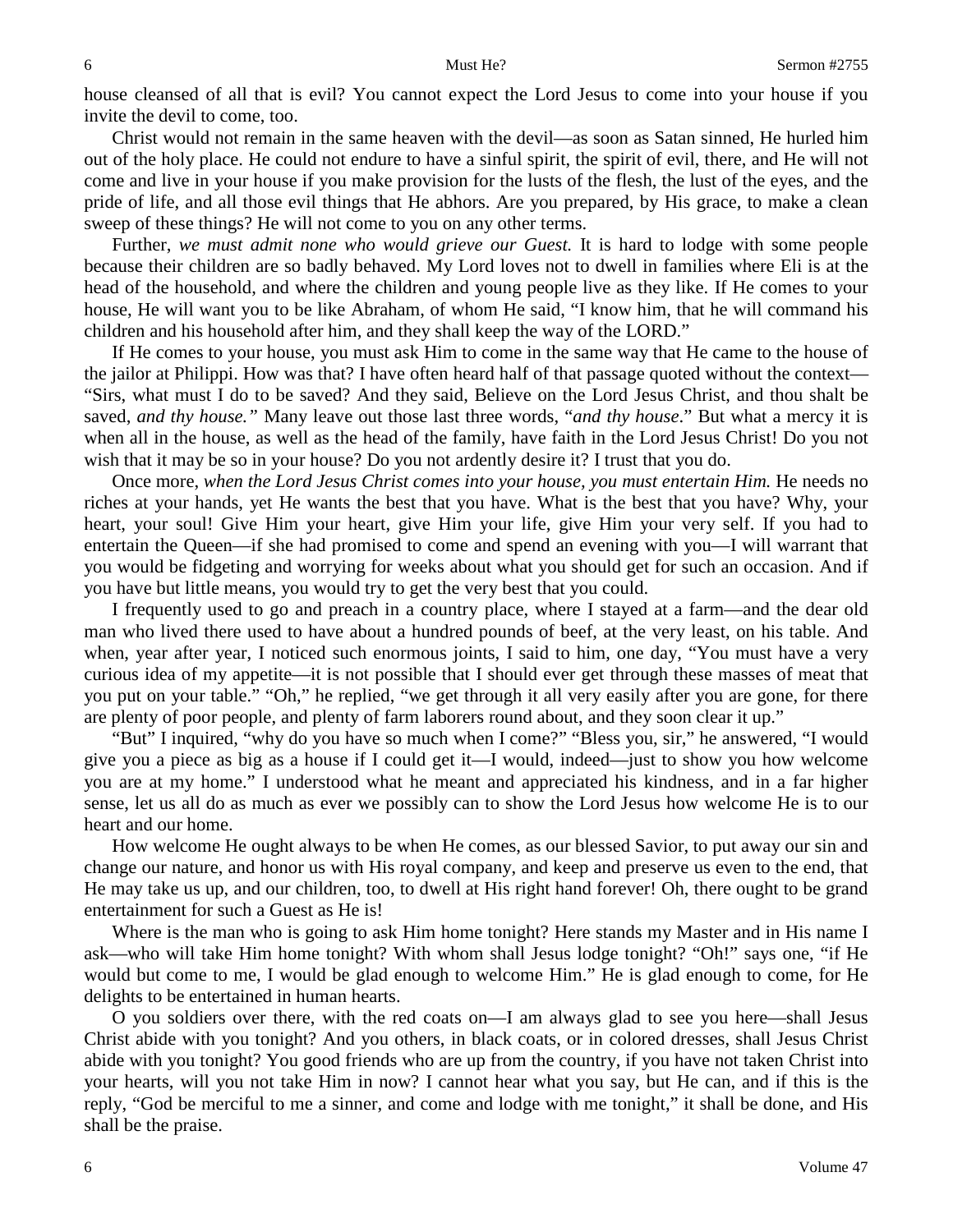Now the time has gone, but I must say just these few words more. I recollect that, when I was crying to God for mercy and I could get no answer to my supplication, so that I feared I must really give up prayer as hopeless, the thought which kept me praying was this, "Well, if I do not get salvation, I shall perish." I seemed to fancy that the Lord had kept me waiting—that was only my foolish way of thinking and it was not true—but I said to myself, "If the Lord keeps me waiting, I also kept Him waiting a long while. Was I not for many years resisting Him and refusing Him? So that, if He makes me wait for salvation, I must not complain."

Then I thought, "Well, now, if I were to keep on praying and I did not find Christ for twenty years, yet, if I found Him at last, the blessing would be well worth having and worth waiting for, so I will never leave off praying for it." And then I thought, "Why should I expect that I must be heard the moment I choose to come to the mercy seat, when I would not hear God's call when He so often spoke to me?" So I still persevered in prayer, yet with this thought—what can I do else?—like a whip ever upon my back. I felt that this must be my resolve—

> *"I can but perish if I go. I am resolved to try. For if I stay away, I know I must for ever die."*

I like that plan which I have known to be followed by some who have gone to their room and shut the door, determined not to go out till they had found the Savior. They have read the Word, especially such passages as these, "Believe on the Lord Jesus Christ, and thou shalt be saved." "He that believeth on the Son hath everlasting life." And they have gone down on their knees and have said, "Lord, this is Your promise. Help me now to believe in Jesus and give me salvation, for His sake, for I will not leave this place without Your blessing."

Such vehemence, such importunity is sure to prevail. How dare any one of you continue to live unsaved? How dare you, sir, again close your eyes in sleep while you are unreconciled to God? What if, instead of waking up in that bedroom of yours, you should lift up your eyes and say, "Where am I? What is this dreadful place? Where are the things I once loved? Where are the things I lived for? Where am I? Where is Christ. Where is the Gospel? Where are Sabbath days? Where are the warning words I used to despise? Where is the power to pray? Is all this gone forever? And where am I? In dark, dark, dire despair—an enemy to You, O God, and an enemy to You forever! Horror and dismay have taken hold upon me."

The very attempt to depict that awful scene makes me feel as though dread would stop my tongue. Oh, I pray you, go not there! There are some who deny the eternity of future punishment, but for my part, I would not risk such suffering for an hour even if it should end then. What woe it would be to be only an hour in hell! Oh, how you would then wish that you had sought the Savior and had found Him!

But alas, there is no such thing as an hour in hell. Once lost, you are lost forever! Therefore, seek the Lord now. Cry with Jeremiah, "O LORD our God, we will wait upon thee." You cannot brazen it out. You cannot escape from everlasting wrath unless you trust in Jesus, so let this be your cry—

> *"Thou, O Christ, art all I want More than all in Thee I find!*

*Other refuge have I none, Hangs my helpless soul on Thee."*

So, Christ of God, we cast ourselves into Your arms! Save us, save us, save us for Your sweet mercy's sake! Amen.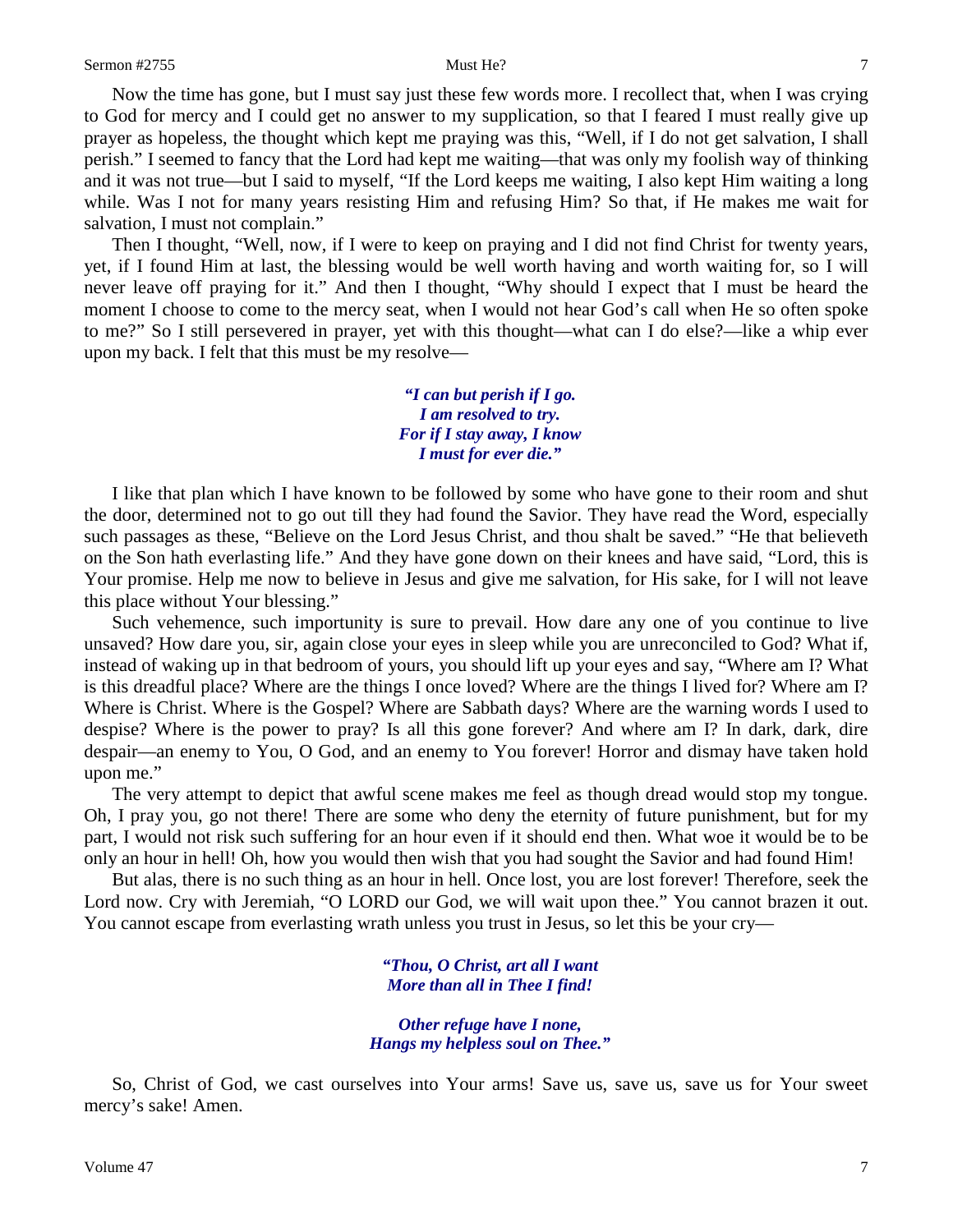### **EXPOSITION BY C. H. SPURGEON**

### *LUKE 18:36-43; 19:1-10*

**Luke 18:35-38.** *And it came to pass, that as he was come nigh unto Jericho, a certain blind man sat by the way side begging: and hearing the multitude pass by, he asked what it meant. And they told him, that Jesus of Nazareth passeth by. And he cried, saying, Jesus, thou son of David, have mercy on me.*

He did not need to be told twice who was passing by, nor did he need any exhortation to seek Christ's help. It was enough for him that Jesus of Nazareth was near him, so he would cry to Him for the help He alone could give. Oh, that we were half as sensible! Oh, that the blindness did not get into men's hearts! If it were not so, every blind soul would at once begin to cry to God for mercy. There is not one poor sinner here, who knows that Jesus often passes this way, who would not begin at once to cry, "Thou Son of David, have mercy on me."

**39.** *And they which went before rebuked him,*

"Be quiet." they cried.

**39.** *That he should hold his peace:*

"Do not interrupt the flow of those marvelous words or break the thread of that matchless discourse."

**39.** *But he cried so much the more, Thou son of David, have mercy on me.*

They could not quench the fire that burned within his breast. They did but increase its intensity by all their efforts to put it out. The blind man was so earnest to get his eyes opened that his voice could not be silenced. This was a proof of his commonsense and true wisdom. It is remarkable how clearly the blind people mentioned in the Scriptures could see. Oh, that those who think they can see could really see as plainly as this blind man could and would act as wisely as he did! "He cried so much the more, Thou Son of David, have mercy on me." This was his only hope—perhaps, his last opportunity—so he availed himself of it to the full.

**40-41.** *And Jesus stood, and commanded him to be brought unto him: and when he was come near, he asked him, saying, What wilt thou that I shall do unto thee? And he said, Lord, that I may receive my sight.*

There was no waste of words. He said what he meant, and he meant what he said, and he knew what he wanted. It is a great thing, in prayer, to know what we really need—a very important thing to be sensible enough not to multiply words, but to cry to the Lord with a definite object, as this blind man said, "Lord, that I may receive my sight."

**42-43.** *And Jesus said unto him, Receive thy sight: thy faith hath saved thee. And immediately he received his sight and followed him, glorifying God: and all the people, when they saw it, gave praise unto God.* 

That was a blessed praise meeting, brought about by the healing of that one man. Now that his eyes were opened, he showed that his mouth was not closed. He proved that he could pray well. Now he proves that he can also praise well. He prayed when they tried to stop him, but now nobody shall stop him from praise. And he so praised the great Physician that, with the flaming firebrand of his gratitude, he set all other hearts ablaze—"All the people, when they saw it, gave praise unto God."

**Luke 19:1.** *And Jesus entered—*

That is, He entered at one end of the town—

**1.** *And passed through Jericho.* 

And so came out at the other end of it.

**2.** *And behold, there was a man named Zacchaeus, which was the chief among the publicans, and he was rich.*